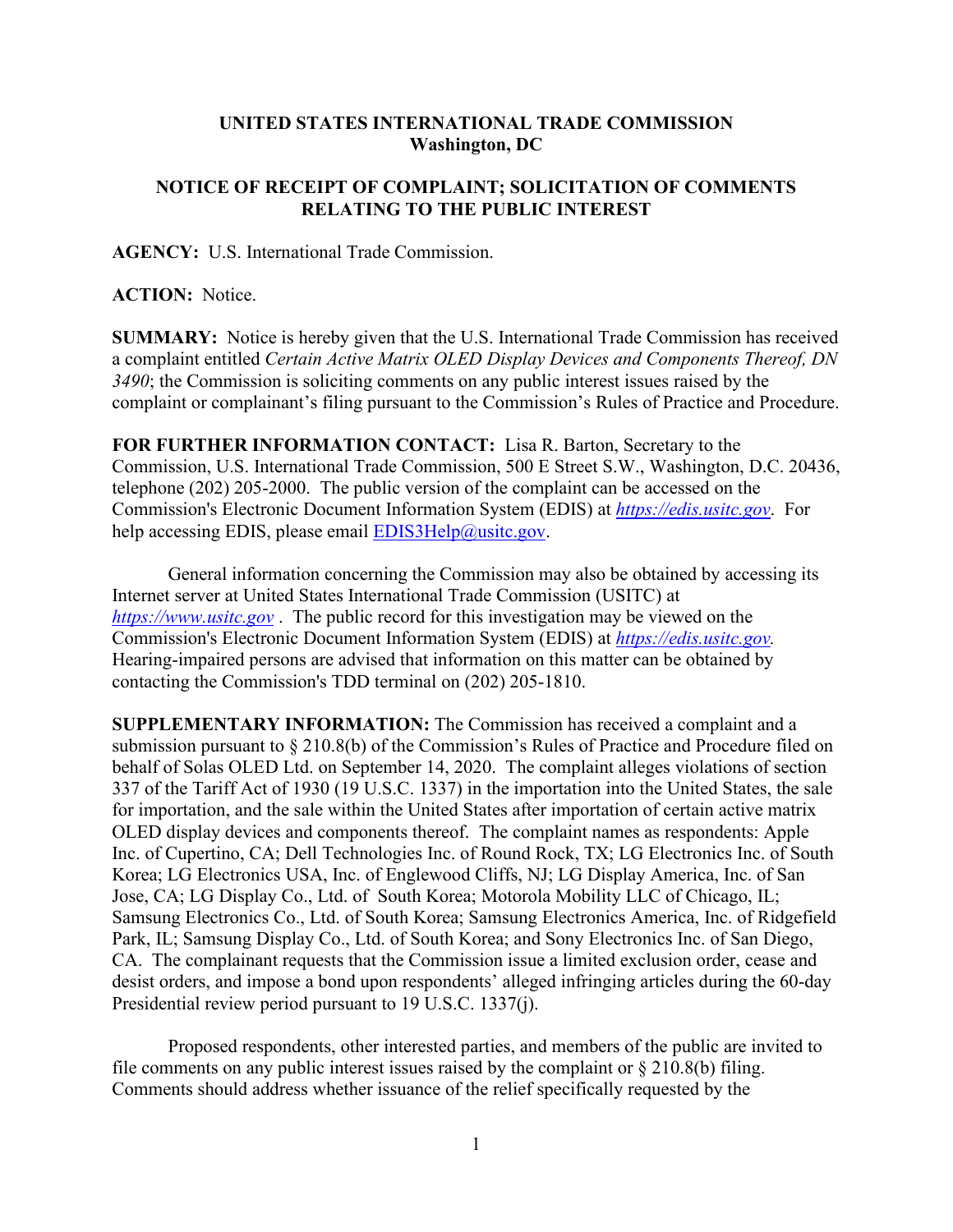complainant in this investigation would affect the public health and welfare in the United States, competitive conditions in the United States economy, the production of like or directly competitive articles in the United States, or United States consumers.

In particular, the Commission is interested in comments that:

- (i) explain how the articles potentially subject to the requested remedial orders are used in the United States;
- (ii) identify any public health, safety, or welfare concerns in the United States relating to the requested remedial orders;
- (iii) identify like or directly competitive articles that complainant, its licensees, or third parties make in the United States which could replace the subject articles if they were to be excluded;
- (iv) indicate whether complainant, complainant's licensees, and/or third party suppliers have the capacity to replace the volume of articles potentially subject to the requested exclusion order and/or a cease and desist order within a commercially reasonable time; and
- (v) explain how the requested remedial orders would impact United States consumers.

Written submissions on the public interest must be filed no later than by close of business, eight calendar days after the date of publication of this notice in the Federal Register. There will be further opportunities for comment on the public interest after the issuance of any final initial determination in this investigation. Any written submissions on other issues must also be filed by no later than the close of business, eight calendar days after publication of this notice in the Federal Register. Complainant may file replies to any written submissions no later than three calendar days after the date on which any initial submissions were due. Any submissions and replies filed in response to this Notice are limited to five (5) pages in length, inclusive of attachments.

Persons filing written submissions must file the original document electronically on or before the deadlines stated above. Submissions should refer to the docket number ("Docket No. 3490") in a prominent place on the cover page and/or the first page. (*See* Handbook for Electronic Filing Procedures, [Electronic Filing Procedures](https://www.usitc.gov/documents/handbook_on_filing_procedures.pdf)<sup>[1](#page-1-0)</sup>). Please note the Secretary's Office will accept only electronic filings during this time. Filings must be made through the Commission's Electronic Document Information System (EDIS, *[https://edis.usitc.gov](https://edis.usitc.gov/)*.) No inperson paper-based filings or paper copies of any electronic filings will be accepted until further notice. Persons with questions regarding filing should contact the Secretary a[tEDIS3Help@usitc.gov.](mailto:EDIS3Help@usitc.gov)

<span id="page-1-0"></span><sup>1</sup> Handbook for Electronic Filing Procedures: *[https://www.usitc.gov/documents/handbook\\_on\\_filing\\_procedures.pdf](https://www.usitc.gov/documents/handbook_on_filing_procedures.pdf)*